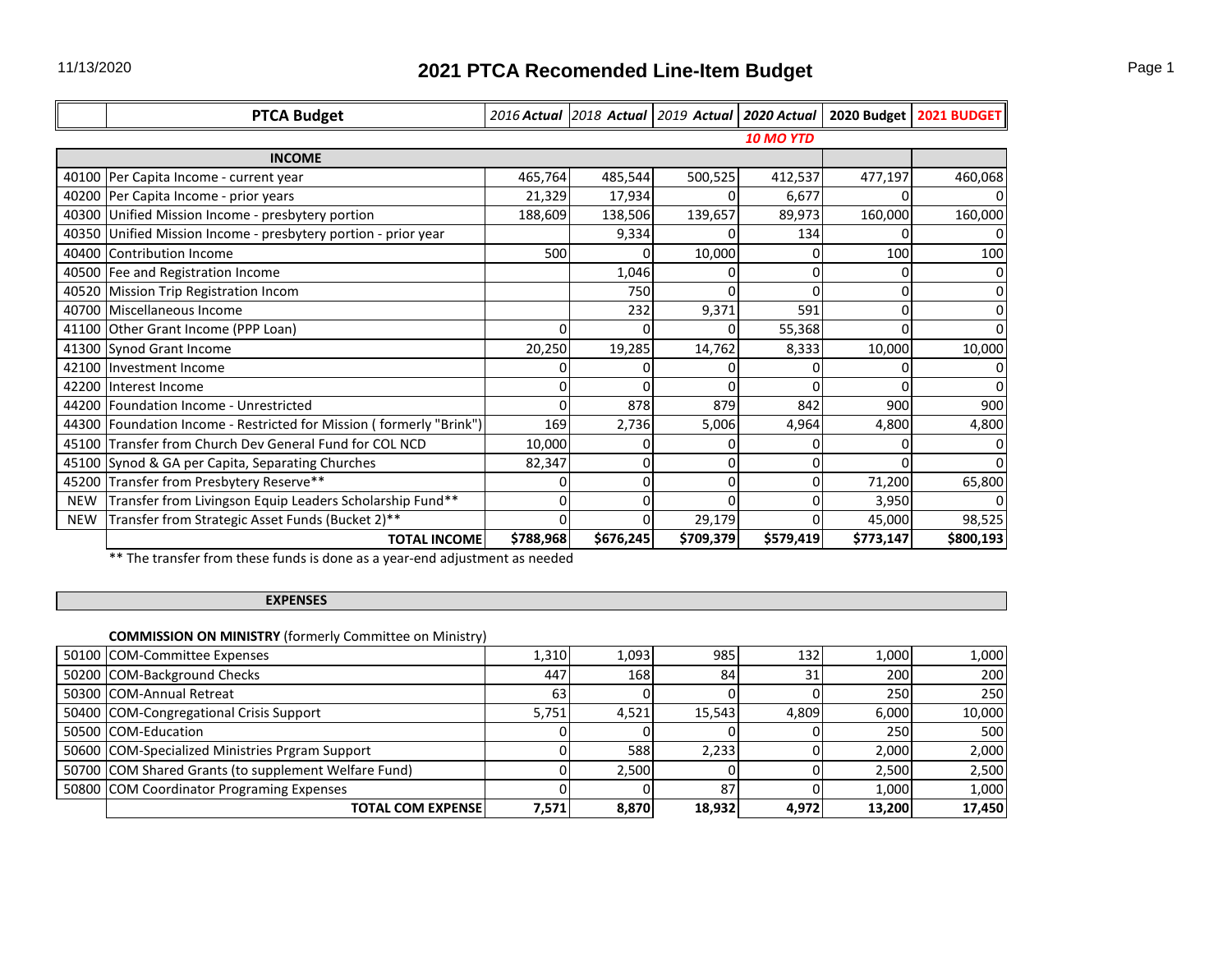| <b>PTCA Budget</b> |  |                  | 2016 Actual   2018 Actual   2019 Actual   2020 Actual   2020 Budget   2021 BUDGET |
|--------------------|--|------------------|-----------------------------------------------------------------------------------|
|                    |  | <b>10 MO YTD</b> |                                                                                   |

#### **COMMITTEE ON PREPARATION FOR MINISTRY**

| 51100 CPM-Committee Expenses                                     | 67    | 58     |     | 118 | 100   | 100   |
|------------------------------------------------------------------|-------|--------|-----|-----|-------|-------|
| 51200 CPM-Inquirers & Candidates Expenses                        |       | 64     | 513 |     | 100   | 100   |
| 51300 CPM-Vocational Testing                                     |       | $-250$ |     |     | 1.000 | 1,000 |
| 51500 CPM-Conferences & Annual Retreat for Ingirers & Candidates | 66    |        |     |     | 750   | 100   |
| 51600 CPM-Committee & Candidates' Travel                         | 966   | 280    |     |     | 1.000 | 500   |
| <b>TOTAL CPM EXPENSE!</b>                                        | 1,099 | 152    | 513 | 118 | 2,950 | 1,800 |

# **MISSION, SCHOLARSHIPS, & GRANTS COMMITTEE** (formerly Mission & Witness Comm)

| 52100   MSG-Mission, Scholarship & Grants Committee | 100    | 290    | 22     |        | 200    | 200   |
|-----------------------------------------------------|--------|--------|--------|--------|--------|-------|
| 52200 MSG-Disability Task Force                     | 754    | 653    | 106    | 751    | 1.000  | 1,000 |
| 52300 MSG-Congregational Mission Grants             | 4.500  | 3.389  | 3.798  | 1.600  | 5.500  | below |
| 52400 MSG-Liberty (Kwanzaa) Community Development   | 20.000 | 20,000 | 20,000 | 20,000 | 20,000 | below |
| 52500 MSG-Emerging Mission Grants                   | $-380$ | 3.946  |        | 3.000  | 3.000  | below |
| 52600 MSG-Youth Triennium (to escrow) (Note 1)      | 3.750  | 3.750  | 3.750  |        | 4.000  | 4.000 |
| 52800 MSG-Lay Continuing Education Scholarships     | 500    | 1.000  |        | 400    | 1.000  |       |
| 52900 MSG-POINT/Educator Retreat Scholarships       | 450    | 450    |        |        | 450    |       |
| TOTAL MSG COMMITTEE !                               | 29.674 | 33,478 | 27,676 | 25,075 | 35.150 | 5,200 |

*Note 1: The GA Youth Triennium is next scheduled in 2022*

#### **PRESBYTERY GRANTS**

| 52300 MSG-Congregational Mission Grants                   | above | above | above | above | above | 5,500  |
|-----------------------------------------------------------|-------|-------|-------|-------|-------|--------|
| 52400   MSG-Liberty (Kwanzaa) Community Development Grant | above | above | above | above | above | 20,000 |
| 52500 MSG-Emerging Mission Grants                         | above | above | above | above | above | 3,000  |
| 54200 MSG-Kenyan Christian Fellowship Grant               | below | below | below | below | below | 10,000 |
| 54300   MSG-Opportunity Grants (incl 1001 Worshiping Com) | below | below | below | below | below | 15,000 |
| <b>TOTAL PRESBYTERY GRANTS!</b>                           |       |       |       |       |       | 53,500 |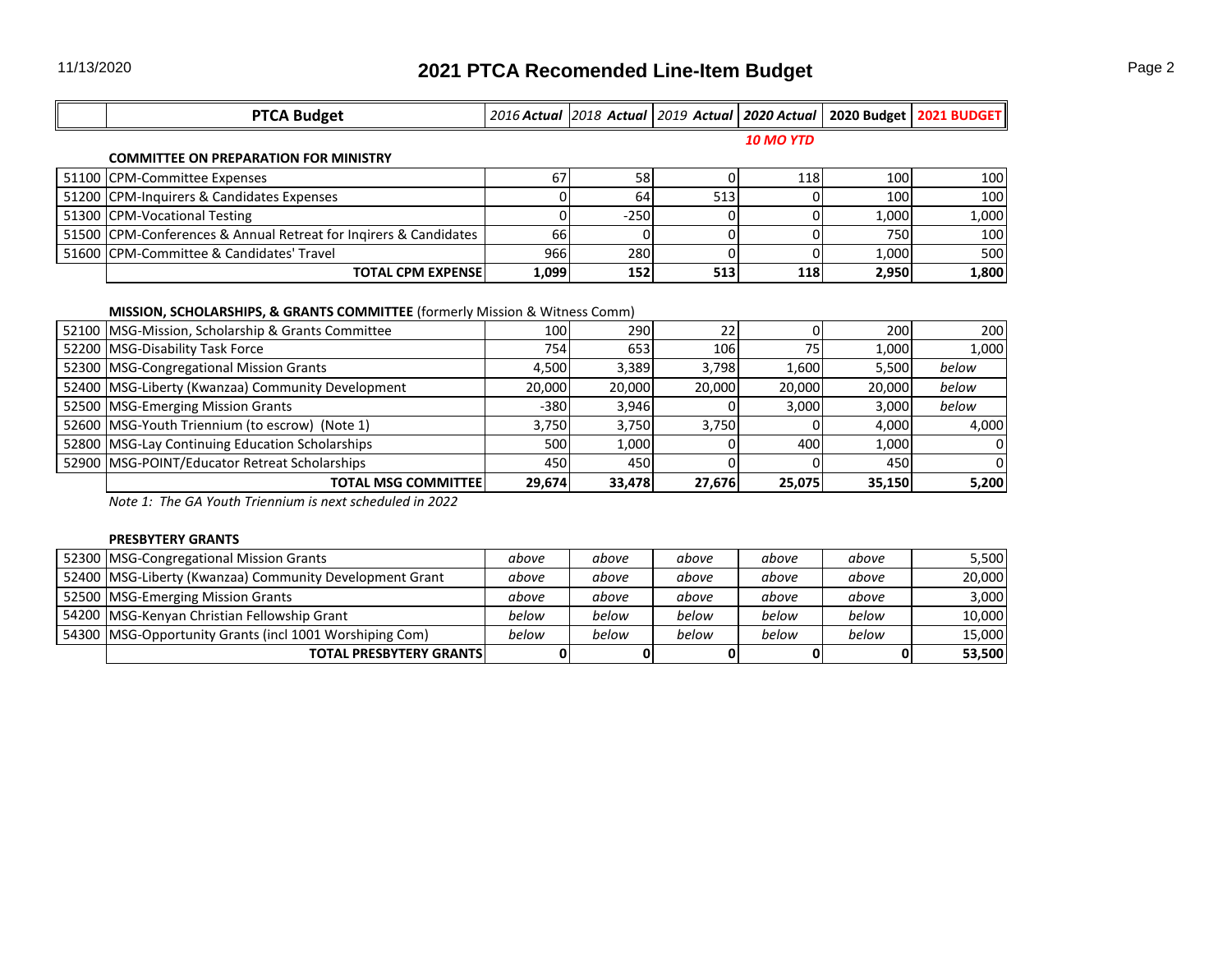| <b>PTCA Budget</b>                                                 |        |        | 2016 Actual 2018 Actual 2019 Actual 2020 Actual |                  |        | 2020 Budget   2021 BUDGET |
|--------------------------------------------------------------------|--------|--------|-------------------------------------------------|------------------|--------|---------------------------|
|                                                                    |        |        |                                                 | <b>10 MO YTD</b> |        |                           |
| <b>PRESBYTERY MISSION PARTNERS</b> (formerly M&W Mission Partners) |        |        |                                                 |                  |        |                           |
| 53100 MSG-Transforming Next Generation                             | 5,000  | 5,000  | 5,000                                           | 3,750            | 5,000  |                           |
| 53110   MSG-Resource Center for Churches/now: Ministry Lab         | 6,550  | 6,550  | 6,550                                           | 6,550            | 6,550  | 6,550                     |
| 53120   MSG-Presbyterian Subscription: Ministry Lab                |        | 450    | 450                                             | 450              | 450    | 450                       |
| 53130 MSG-Joint Religious Legislative Coalition                    | 1,400  | 1,000  | 1,000                                           | 1,000            | 1,000  | 1,000                     |
| 53140   MSG-Metro Interfaith Council on Affordable Housing         | 3,250  | 1,000  | 1,000                                           | 1,000            | 1,000  | 1,000                     |
| 53150   MSG-Greater Mpls Comm Connections (Council of Churches)    | 1,800  | 1,000  | 1,000                                           | 1,000            | 1,000  | 1,000                     |
| 53160 IMSG-Interfaith Action of St Paul                            | 1,400  | 1,000  | 1,000                                           | 1,000            | 1,000  | 1,000                     |
| 53170   MSG-Minnesota Council of Churches                          | 13,500 | 11,140 | 11,000                                          | 11,000           | 11,000 | 11,000                    |
| 53180   MSG-Clearwater Forest Support                              | 18,750 | 21,750 | 21,750                                          | 21,750           | 21,750 | 21,750                    |
| 53190 MSG-PHEWA Partnership                                        | 3,000  | 550    | 550                                             | 550              | 550    | 550                       |
| 53200 MSG-Twin Cities Houses of Hospitality                        | 4,500  | 3,375  |                                                 |                  |        |                           |
| <b>TOTAL PRESBYTERY MISSION PARTNERS</b>                           | 59,150 | 52,815 | 49,300                                          | 48,050           | 49,300 | 44,300                    |

**Merged with: Mission, Scholarships and Grants** (formerly Committee on Congregational Vitality)

| 54100 CCV-Committee Expense                             | 133    |        | 167    |       | 200    |       |
|---------------------------------------------------------|--------|--------|--------|-------|--------|-------|
| 54200 CCV-Kenyan Christian Fellowship Grant             | 10.000 | 9.996  | 9.980  | 8.330 | 10.000 | above |
| CCV-Chain of Lakes Supplement Support Grant             | 46.553 |        |        |       |        |       |
| 54300 CCV-Opportunity Grants (incl 1001 Worshiping Com) | 11.684 | 16.400 | 14,540 | 600   | 15,000 | above |
| 54400 CCV-Training and Conferences                      |        | 400    | 2,000  | 1.000 | 2.500  |       |
| 54500 CCV-Mission Insight                               | 3.136  |        |        |       |        |       |
| 54600 CCV-Congregational Vitality Campaign              |        | 1,676  | 629    |       | 6.000  |       |
| <b>TOTAL CCV COMMITTEE</b>                              | 71,506 | 28,472 | 27,316 | 9,930 | 33,700 |       |

| 55010 OTHER-Other Committee Expenses                     | 232 | 175I        | 592 | 232 | 2.000 | 2,000 |
|----------------------------------------------------------|-----|-------------|-----|-----|-------|-------|
| OTHER-Books of Order for Presbytery Committees, Officers |     |             |     |     | L,000 | 1,000 |
| <b>TOTAL OTHER COMMITTEES!</b>                           | 232 | <b>1751</b> | 592 | 232 | 3,000 | 3,000 |
| <b>BOARD OF TRUSTEES</b>                                 |     |             |     |     |       |       |
|                                                          |     |             |     |     |       |       |

| <b>TOTAL BOT</b>                                                           | 3,500 | ,401 | 2,862 | 13,608<br>$\sim$ | 3,500 | 3,500               |
|----------------------------------------------------------------------------|-------|------|-------|------------------|-------|---------------------|
| 56120 BOT-Blaine<br>(Interest expense on synod loan)(Note 2)<br>: Property | 3,500 | .401 | 2.862 | 13.608           | 3.500 | <b>EOO</b><br>J,JUU |

*Note 2 - The YTD expense includes principal payments that will be adjusted out at year-end.*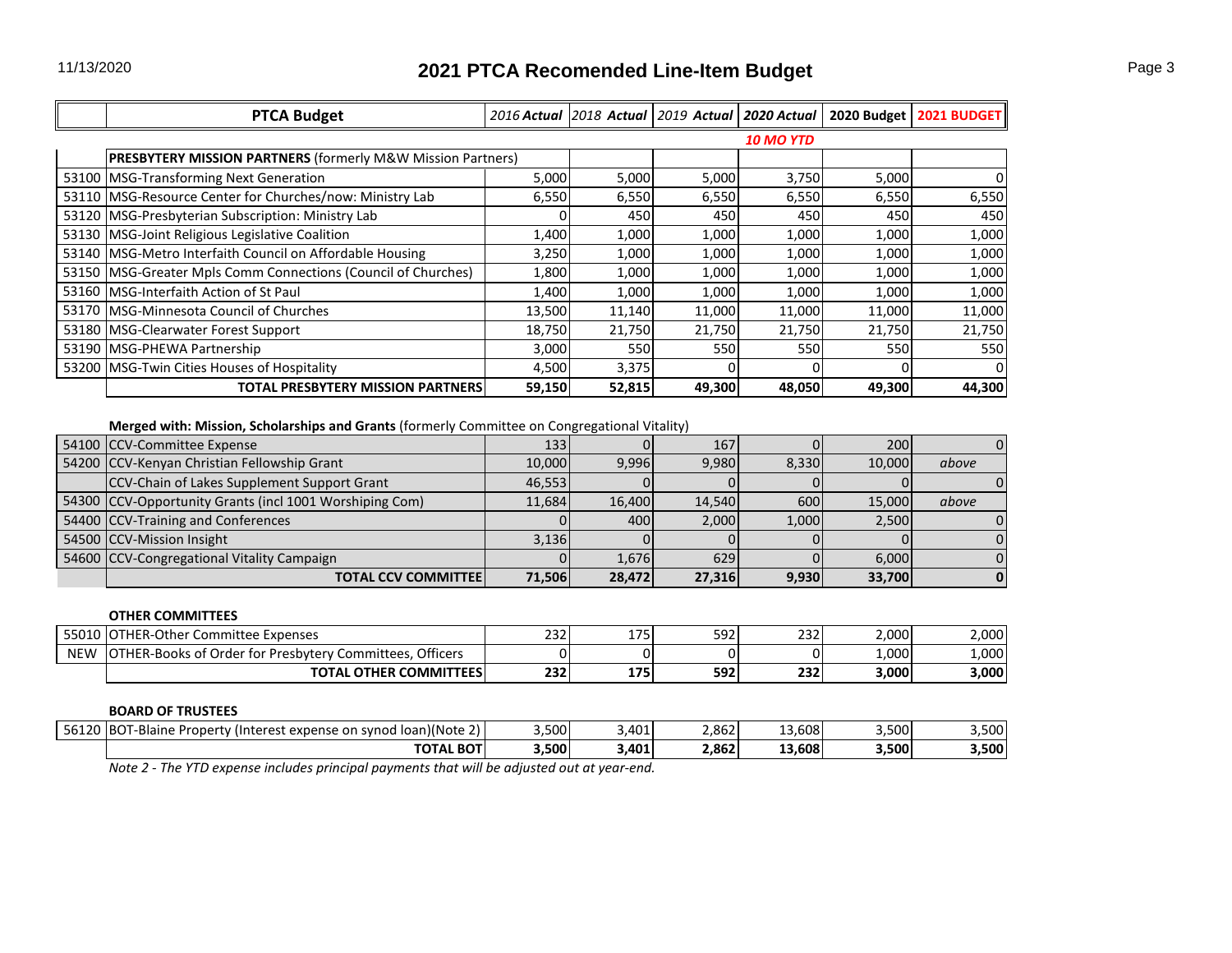| <b>PTCA Budget</b>                                     |       |       |        |                  |        | 2016 Actual 2018 Actual 2019 Actual 2020 Actual 2020 Budget 2021 BUDGET |
|--------------------------------------------------------|-------|-------|--------|------------------|--------|-------------------------------------------------------------------------|
|                                                        |       |       |        | <b>10 MO YTD</b> |        |                                                                         |
| PRESBYTERY LEADERSHIP TEAM (PLT)                       |       |       |        |                  |        |                                                                         |
| 55210 PLT Committee Expenses                           | 804   | 1,224 | 710    |                  | 2,000  | 1,000                                                                   |
| 55215 PLT-Moderator Expense                            |       |       | 1.099  |                  | 1,700  | 1,500                                                                   |
| 55220 PLT-Presbytery Meeting Expense                   | 1.294 | 4,835 | 9.314  | 3,039            | 10,000 | 7,500                                                                   |
| 55230 PLT-Anti-Racism Task Force                       |       |       | 2.539  |                  | 5.000  | 5,000                                                                   |
| NEW PLT-General Assembly Expenses (to escrow) (Note 3) |       |       |        | 482              | 3,500  | 2,000                                                                   |
| <b>TOTAL PLT</b>                                       | 2,098 | 6,059 | 13,662 | 3,521            | 22,200 | 17,000                                                                  |

*Note 3: General Assembly is next scheduled in 2022*

## **PERSONNEL COMMITTEE**

| $- - - - -$ | IDE<br>--<br>: Recognition<br>$- + -$<br>⊃ld i<br>∠n∹ | 207<br>، 20 | $\sim$ $-$<br>- |  | $000 \ldots$ | .000  |
|-------------|-------------------------------------------------------|-------------|-----------------|--|--------------|-------|
|             | <b>COMMITTEE</b><br>ONNF<br>DЕI                       | 207<br>20/  | $\sim$ $-$<br>  |  | √000.        | 1.000 |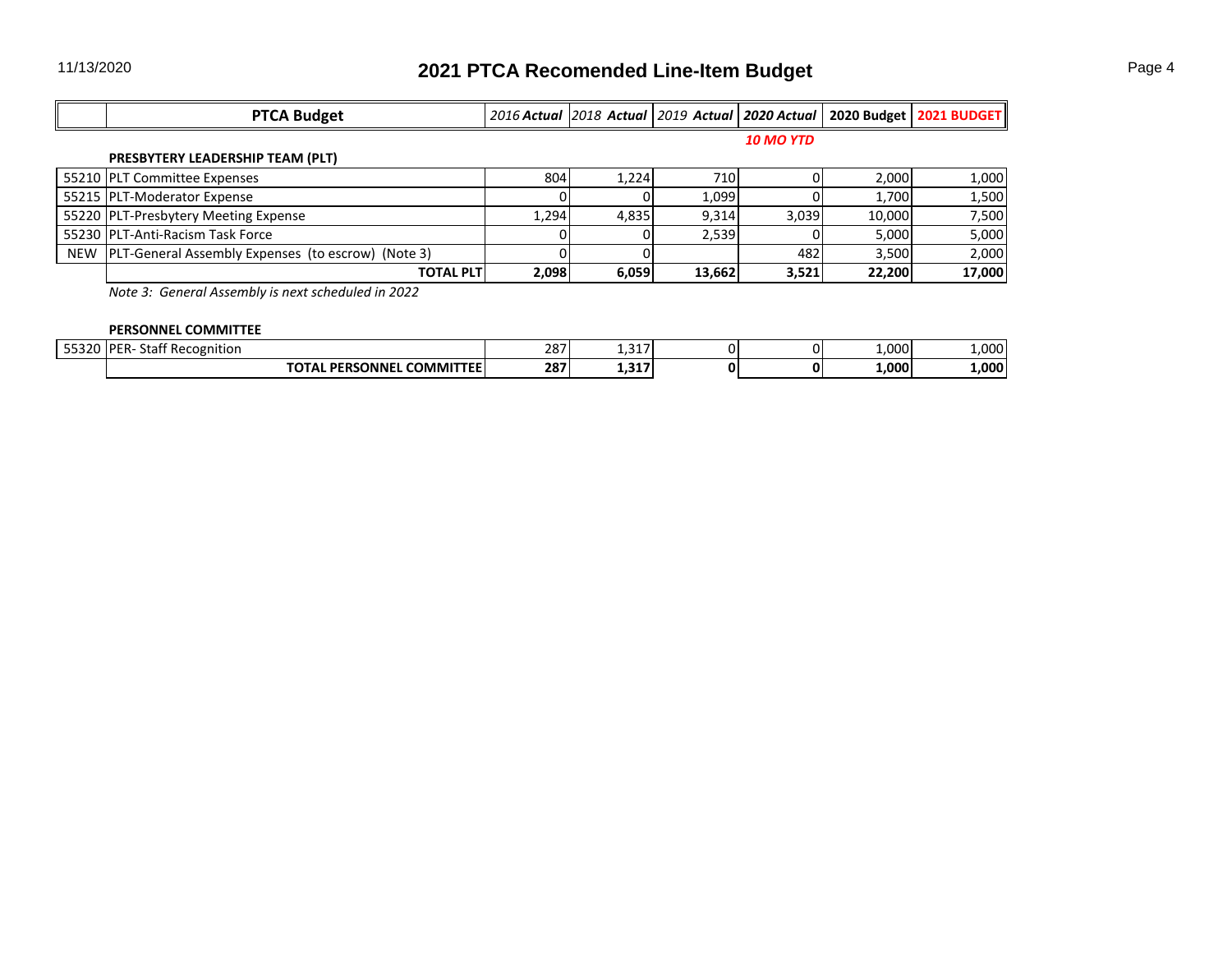|            | <b>PTCA Budget</b>                                               |              |                  |             |            |          | 2016 Actual 2018 Actual 2019 Actual 2020 Actual 2020 Budget 2021 BUDGET |  |
|------------|------------------------------------------------------------------|--------------|------------------|-------------|------------|----------|-------------------------------------------------------------------------|--|
|            |                                                                  |              | <b>10 MO YTD</b> |             |            |          |                                                                         |  |
|            | <b>PERSONNEL EXPENSES</b>                                        |              |                  |             |            |          |                                                                         |  |
|            | 56110 PER-Stated Clerk - Salary                                  | 25,350       | 22,500           | 22,500      | 28,750     | 34,500   | 35,000                                                                  |  |
|            | 56120 PER-Stated Clerk -- FICA (6.2%) & Medicare (1.45%)         | 1,893        | 1,721            | 1,721       | 2,199      | 2,639    | 2,678                                                                   |  |
|            | 56130 PER-Stated Clerk - Benefits: 8%-Ret; Medⅅ                  | $\Omega$     | $\Omega$         | $\Omega$    | 0          | $\Omega$ | 18,000                                                                  |  |
|            | 56140 PER-Stated Clerk - Travel & Professional Expense           | 3,357        | 3,455            | 63          | O          | 3,000    | 2,500                                                                   |  |
|            | <b>Stated Clerk Compensation &amp; Reimbursement</b>             | 30,600       | 27,676           | 24,284      | 30,949     | 40,139   | 58,178                                                                  |  |
|            | 56210 PER-Office Manager - Salary                                | 50,021       | 56,512           | 49,000      | 42,875     | 51,450   | 52,250                                                                  |  |
|            | 56220 PER-Office Manager -- FICA (6.2%) & Medicare (1.45%)       | 3,823        | 4,321            | 3,748       | 3,280      | 3,936    | 3,997                                                                   |  |
|            | 56230 PER-Office Manager -- Benefits (37% for 2021)              | 17,692       | 15,938           | 15,732      | 14,282     | 19,037   | 19,000                                                                  |  |
|            | 56240 PER-Office Manager - Travel & Professional Expense         | 170          | 384              | 1,339       | 224        | 750      | 750                                                                     |  |
|            | 56250 PER-Office Manager - Cont Education                        | 213          | $\Omega$         | O           | $\Omega$   | 1,000    | 1,000                                                                   |  |
|            | <b>Office Manager Compensation &amp; Reimbursement</b>           | 71,919       | 77,155           | 69,819      | 60,661     | 76,172   | 76,997                                                                  |  |
|            | 56310 PER-Executive Salary & Housing                             | 85,000       | 95,000           | 97,850      | 81,542     | 97,850   | 99,000                                                                  |  |
|            | 56320 PER-Executive - FICA/SS Offset (7.65% of salary & housing) | $\Omega$     | 7,268            | 7,486       | 6,238      | 7,486    | 7,574                                                                   |  |
|            | 56330 PER-Executive -Benefits (37% for 2021)                     | 29,935       | 35,150           | 35,176      | 33,522     | 37,291   | 36,630                                                                  |  |
|            | 56330 PER-Executive-Benefits (Employer 403(b) contribution       | οI           | $\Omega$         | 0           | incl above | 2,936    |                                                                         |  |
|            | 56340 PER-Executive -Travel & Professional Expense               | 7,628        | 7,981            | 5,896       | 1,373      | 7,300    | 5,000                                                                   |  |
|            | 56350 PER-Executive -Continuing Education                        | 1,207        | 324              | 2,085       | 11         | 2,000    | 2,000                                                                   |  |
| NEW        | PER-Executive - Sabbatical Expense                               | 0            | $\Omega$         | 0           | $\Omega$   | 5,000    |                                                                         |  |
|            | <b>Executive Compensation &amp; Reimbursement</b>                | 123,770      | 145,723          | 148,493     | 122,686    | 159,862  | 150,204                                                                 |  |
|            | 56410 PER-COM Coordinator - Salary                               | $\Omega$     | 30,000           | 30,000      | 26,250     | 31,500   | 32,000                                                                  |  |
|            | 56420   PER-COM Coordinator - FICA/SS Offset (7.65%)             | $\Omega$     | 2,295            | 2,295       | 2,008      | 2,410    | 2,448                                                                   |  |
|            | 56440 PER-COM Coordinator - Travel & Professional Expense        | $\Omega$     | 1,034            | 1,430       | 267        | 2,500    | 2,000                                                                   |  |
|            | <b>COM Coordinator Compensation &amp; Reimbursement</b>          | 0            | 33,329           | 33,725      | 28,525     | 36,410   | 36,448                                                                  |  |
|            | 56510 PER-Treasurer -Salary                                      | 2,438        | 12,500           | 12,500      | 12,500     | 15,000   | 15,500                                                                  |  |
|            | 56540 PER-Treasurer - Travel & Professional Expense              | 476          | 694              | 1,610       | 0          | 1,700    | 1,200                                                                   |  |
|            | <b>Treasurer Compensation &amp; Reimbursement</b>                | 2,914        | 13,194           | 14,110      | 12,500     | 16,700   | 16,700                                                                  |  |
| <b>NEW</b> | PER-Anti-Racism Coordinator - Salary                             | $\Omega$     | $\Omega$         | 0           | 0          | 0        | 33,000                                                                  |  |
| <b>NEW</b> | PER-Anti-Racism Coordinator - FICA (6.2%) & Medicare (1.45%)     | $\Omega$     | $\Omega$         | 0           | 0          | 0        | 2,525                                                                   |  |
| <b>NEW</b> | PER-Anti-Racism Coordinator - Benefits 8%-Ret=\$2,640            | $\Omega$     | $\Omega$         | 0           | 0          | 0        | 17,000                                                                  |  |
| <b>NEW</b> | PER-Anti-Racism Coordinator - Travel & Professional              | $\mathbf{O}$ | $\mathbf 0$      | $\mathbf 0$ | 0          | 0        | 1,000                                                                   |  |
|            | <b>Anti-Racism Coordinator Compensation &amp; Reimbursement</b>  | 0            | 0                | 0           | 0          | 0        | 53,525                                                                  |  |
|            | 56990 PER-Contracted Communications (Synod)                      | 17,000       | 17,000           | 7,450       | $\Omega$   | 0        | $\Omega$                                                                |  |
|            | <b>Other Staff Compensation &amp; Reimbursement</b>              | 17,000       | 17,000           | 7,450       | 0          | 0        |                                                                         |  |
|            | <b>TOTAL PERSONNEL EXPENSES</b>                                  | 246,203      | 314,077          | 297,881     | 255,321    | 329,284  | 392,051                                                                 |  |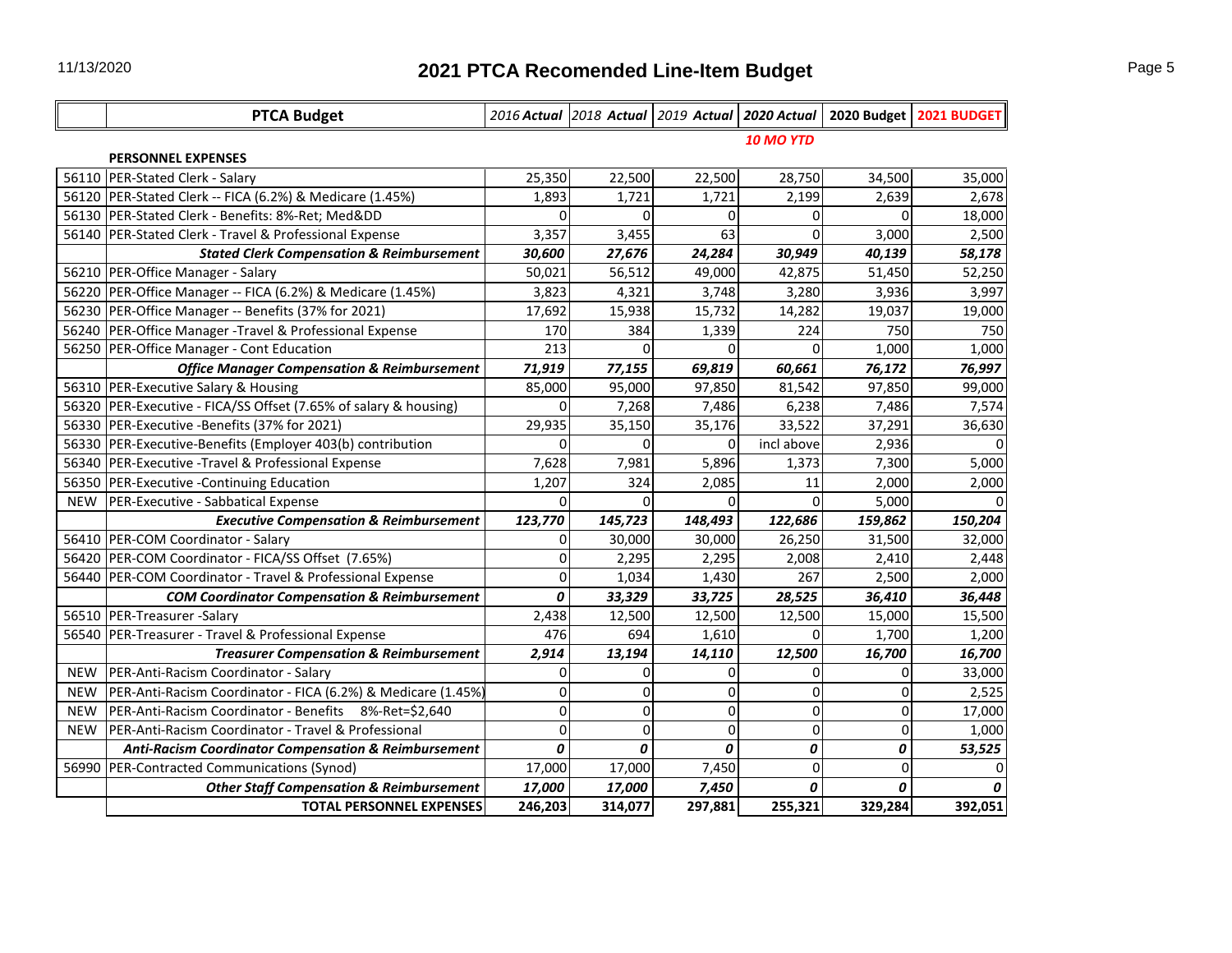|       | <b>PTCA Budget</b>                                             |           |           |           |                  |           | 2016 Actual 2018 Actual 2019 Actual 2020 Actual 2020 Budget 2021 BUDGET |  |  |  |
|-------|----------------------------------------------------------------|-----------|-----------|-----------|------------------|-----------|-------------------------------------------------------------------------|--|--|--|
|       |                                                                |           |           |           | <b>10 MO YTD</b> |           |                                                                         |  |  |  |
|       | PRESBYTERY ADMINISTRATIVE EXPENSES                             |           |           |           |                  |           |                                                                         |  |  |  |
| 57100 | ADM-Office Expenses                                            | 2,358     | 3,500     | 2,327     | 575              | 3,000     | 3,000                                                                   |  |  |  |
|       | 57110 ADM-Postage Expense                                      | 966       | 533       | 605       | 146              | 1,000     | 1,000                                                                   |  |  |  |
|       | 57120 ADM-Telephone Expense (conference call)                  | 294       | 74        | 0         | 0                | 500       | 500                                                                     |  |  |  |
|       | 57130 ADM-Communications Expenses (website, Zoom, etc)         | 1,923     | 1,649     | 3,305     | 2,618            | 15,000    | 15,000                                                                  |  |  |  |
|       | 57140 ADM-Rent & Phone (to Synod)                              | 20,320    | 20,460    | 20,460    | 17,050           | 20,460    | 20,460                                                                  |  |  |  |
|       | 57150 ADM-Tech Support                                         | $\Omega$  | 1,701     | 2,435     | 707              | 5,000     | 3,000                                                                   |  |  |  |
|       | 57160 ADM-Small Equipment & Software Purchase                  | 0         | 2,093     | 919       | 59               | 2,000     | 2,000                                                                   |  |  |  |
|       | 57170 ADM-Major Equipment Purchase (to escrow)                 | $\Omega$  | $\Omega$  | 2,500     | $\Omega$         | 2,500     | 2,500                                                                   |  |  |  |
|       | 57180 ADM-Equipment Maintenance & Lease (copier)               | 4,400     | 4,876     | 4,523     | 3,393            | 5,500     | 5,500                                                                   |  |  |  |
|       | 57190 ADM-Financial Review Expense (outside audit) (to escrow) | 3,000     | $\Omega$  | 0         | 6,180            | 3,000     | 3,000                                                                   |  |  |  |
|       | 57200 ADM-Legal Fees (to escrow)                               | 5,000     | $\Omega$  | 0         | 0                | 0         |                                                                         |  |  |  |
|       | 57210 ADM-Insurance (property, liabiity, workers comp, D&O)    | $-627$    | 6,125     | 6,976     | 2,644            | 7,500     | 7,500                                                                   |  |  |  |
| 57220 | <b>ADM-Accounting Services</b>                                 | 7,500     | 2,800     | 24,165    | 1,595            | 15,000    | 5,000                                                                   |  |  |  |
|       | 57230 ADM-Bank Charges                                         | 0         | 59        | 368       | 88               | 500       | 500                                                                     |  |  |  |
|       | 57250 ADM-Taxes and Assessments                                | 0         | $\Omega$  |           | 355              | 0         |                                                                         |  |  |  |
| 57000 | <b>ADM-Other Misc</b>                                          | O         | $-171$    | U         | 0                | U         |                                                                         |  |  |  |
|       | TOTAL ADMINISTRATIVE EXPENSES                                  | 45,134    | 43,699    | 68,583    | 35,410           | 80,960    | 68,960                                                                  |  |  |  |
|       |                                                                |           |           |           |                  |           |                                                                         |  |  |  |
|       | <b>PER CAPITA EXPENSE</b>                                      |           |           |           |                  |           |                                                                         |  |  |  |
| 59100 | Synod Per Capita                                               | 114,896   | 80,163    | 76,037    | 62,695           | 75,691    | 73,073                                                                  |  |  |  |
|       | 59200 General Assembly Per Capita                              | 155,821   | 114,744   | 126,025   | 102,023          | 123,170   | 119,309                                                                 |  |  |  |
|       | <b>TOTAL PER CAPITA EXPENSE</b>                                | 270,717   | 194,907   | 202,062   | 164,718          | 198,861   | 192,382                                                                 |  |  |  |
|       | 80000 Ask My Accountant (expenses to be allocated above)       |           |           |           | 3,841            |           |                                                                         |  |  |  |
|       | <b>TOTAL EXPENSES</b>                                          | \$737,171 | \$687,422 | \$709,379 | \$564,796        | \$773,105 | \$800,143                                                               |  |  |  |
|       |                                                                |           |           |           |                  |           |                                                                         |  |  |  |
|       |                                                                |           |           |           |                  |           |                                                                         |  |  |  |

**SURPLUS /(DEFICIT) (INCOME MINUS EXPENSES) \$51,797 (\$11,177) \$0 \$14,623 \$42 \$50**